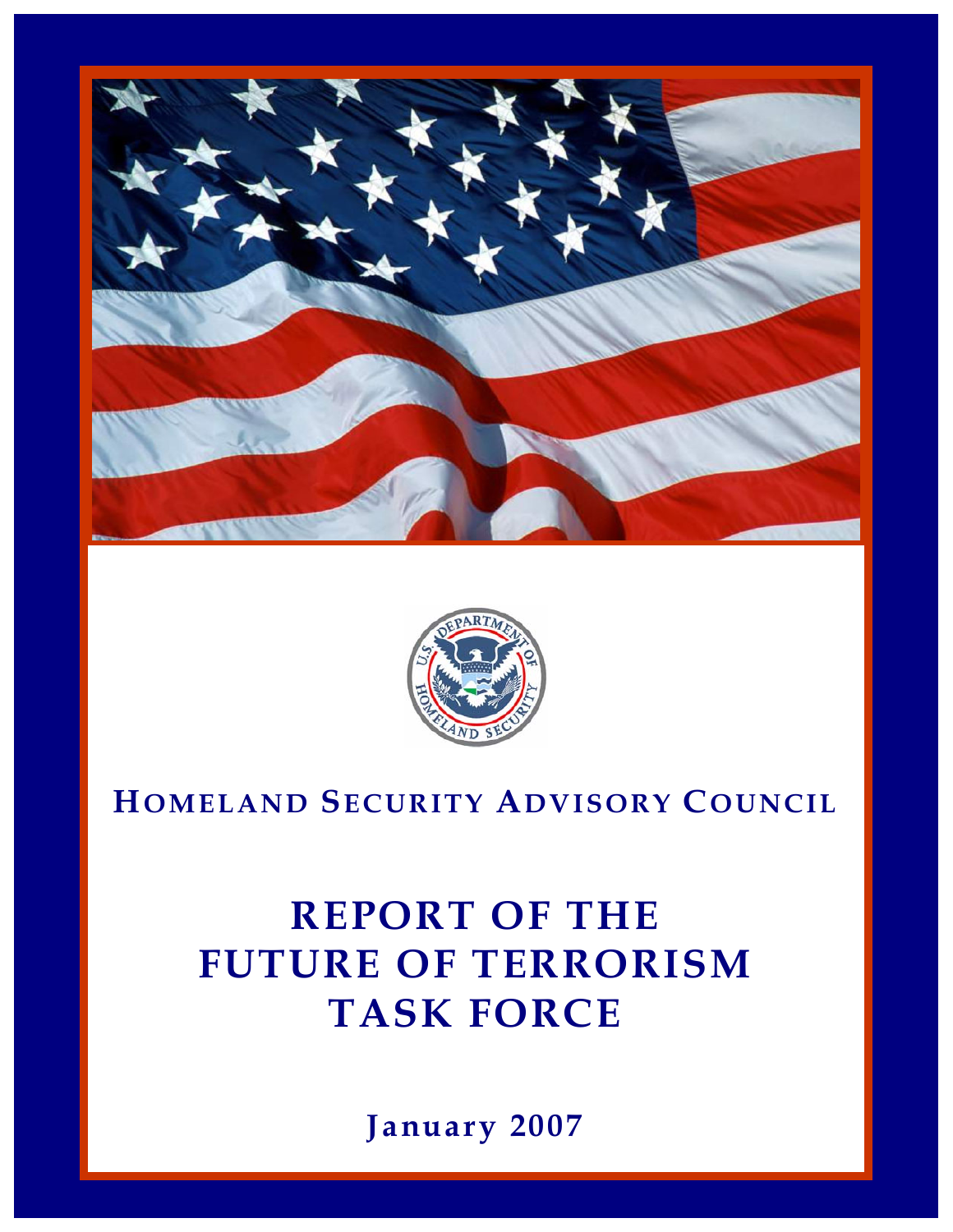#### **January 25, 2007**

| To:      | Honorable Michael Chertoff, Secretary, Department of Homeland Security                                    |
|----------|-----------------------------------------------------------------------------------------------------------|
| From:    | Honorable Lee Hamilton, Chairman<br>Frank J. Cilluffo, Vice Chairman                                      |
| Subject: | Findings and Recommendations of the Homeland Security Advisory<br>Council, Future of Terrorism Task Force |

At your direction, a Future of Terrorism Task Force comprised of members of the Homeland Security Advisory Council (see Attachment A), was tasked to address the following:

- assess future threats to the United States over the next five years;
- strategically fine-tune departmental structures and processes to meet those threats; and
- recommend how to better engage and prepare the American public for present and future challenges.

The task force has consulted with key subject matter experts, from the public and private sectors, both domestic and international (see Attachment B). Briefings and discussions with these experts yielded a range of findings on trends and best practices, garnered through their experiences as they address challenges specific to their jurisdictions. It was not within the purview of the task force to undertake an exhaustive and in-depth examination of particular threats and the sources from which they emanate. Further, we cannot forecast the nature of the next attack, or when and where it may occur. Nonetheless, based upon our work over the past five months, members believe that there is every indication that the number and magnitude of attacks on the United States, its interests and its allies will likely increase. Like crime or disease, terrorism should be conceived as a chronic problem requiring a sustained and patient strategy, with ever evolving tactics.

In short, much like a successful boxer, we must keep our guard up, while maintaining speed, agility, stamina and strength to defeat our opponent. As you aptly stated on the second anniversary of becoming Secretary of Homeland Security, the challenge "is to clearly articulate a philosophy for leadership of the department that is intelligible and sensible, not only to the members of the department itself, but to the American public." It is our hope that the findings and recommendations that follow will assist you and your colleagues to achieve this goal, in collaboration with the multitude of partners crucial to homeland security.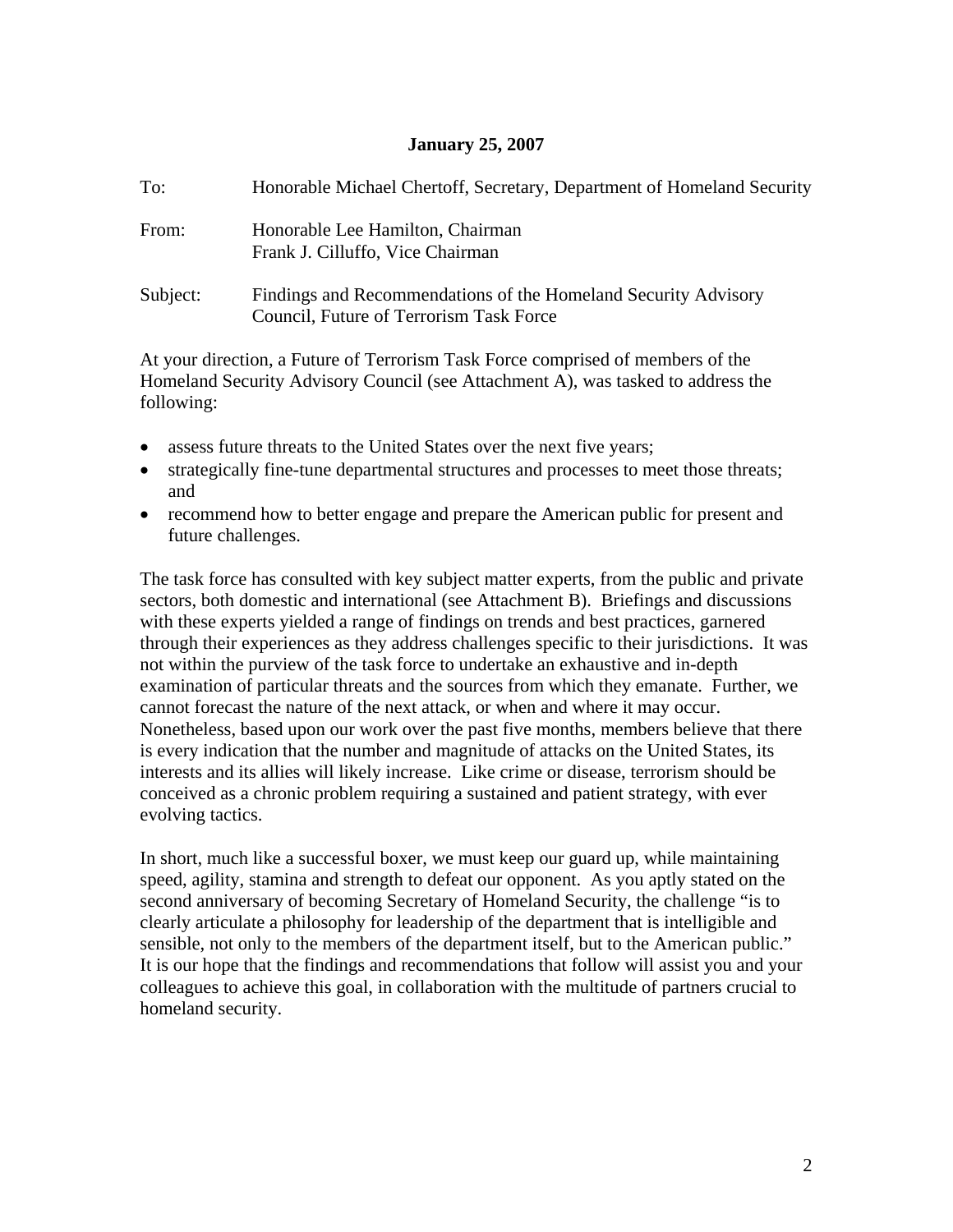#### **Findings**

- *There is every indication that the number and magnitude of attacks on the United States, its interests and its allies will likely increase.*
- *Terrorism is a tactic that can be employed by any adversary. We must be prepared to respond to potential threats from unexpected as well as familiar directions*. Globalization has changed the way we communicate, learn, and do business, but the benefits of globalization are not restricted to the benevolent. Globalization has also changed the ways our enemies can operate. Terrorism is a tool that can empower micro-actors to have a macro-impact, increasing the range of potential adversaries with the capability to do us harm.
- *The future of terrorism will depend, in large part, on the use and accessibility of technology*. Increasingly destructive weaponry makes terrorism more lethal; advances in transportation increase the reach of terrorists; and cheaper and more secure means of communication make terrorism harder to detect. As these technologies advance, proliferate and become available to a wider range of actors, more and more potential enemies may use terrorism as a strategy and tactic.
- *The future of terrorism will be affected in part by the mobility of people*. Globalization entails greater mobility in goods, services, and people, as well as money and information. Expanding markets and cheaper, easier, and faster transportation increasingly blur national borders. Whether this trend accelerates or decelerates will have a major impact on the reach of terrorist groups, and the role of national borders in security thinking.
- *The future of terrorism will be shaped by our actions in defending against terrorism*. Our adversaries base their actions in part on our actions – if we harden one target or defend against one means of attack, it pushes them to search for other vulnerabilities, redirecting the threat and displacing risk to a new area to secure.
- *Understanding the future of terrorism requires our understanding trends and developments in a wide range of areas.* It is impossible to predict with precision the future success of our adversaries, but we can evaluate the factors that will contribute to their success or failure. Among those factors are the quality of the leadership of terrorist organizations, the effectiveness of U.S. counterterrorism efforts, the availability of safe havens to the enemy, the status of political reform toward open and accountable governments in relevant regions, and many other areas. The National Intelligence Estimate (NIE) adjudges that "[g]reater pluralism and more responsive political systems in Muslim majority nations would alleviate some of the grievances jihadists exploit."
- *The most significant terrorist threat to the homeland today stems from a global movement, underpinned by a jihadist/Salafist ideology*. The members of this movement seek to overturn regimes considered to be apostate; to re-establish the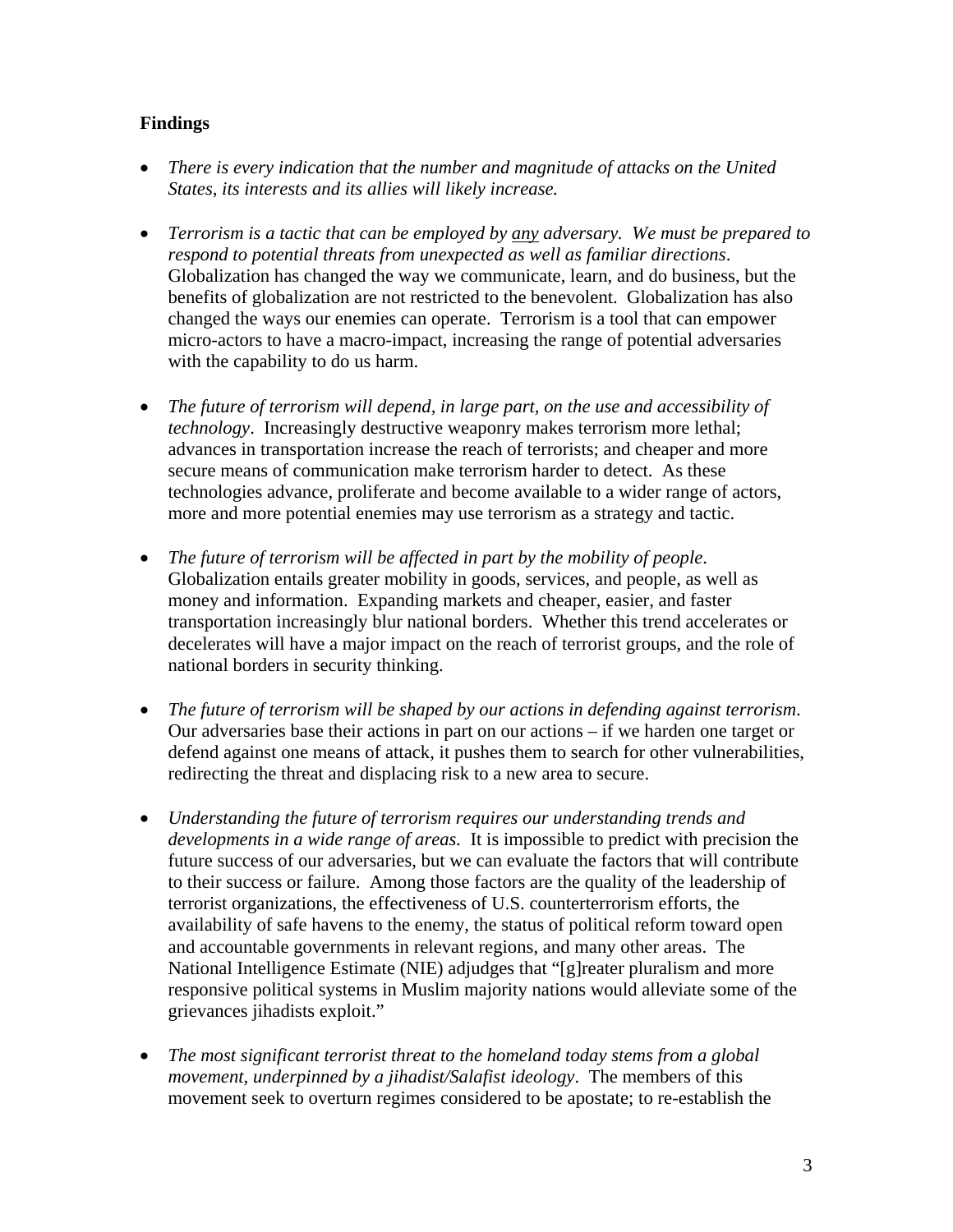Caliphate; and to impose an extremist, militant interpretation of Islam. Some have cast the struggle within the Muslim world over interpretation of the Qur'an as a battle for the "soul of Islam." Other extremists have grievances and aims that are more localized.

- *The core of al Qaeda is resilient and resurgent, and remains a threat to the United States*. We cannot dismiss the possibility that this group, operating out of safe havens in Pakistan and elsewhere, will succeed in executing large-scale, spectacular, mass casualty attacks against the United States and our interests abroad. However, "al Qaeda Classic" is a degraded entity with many of its remaining key figures on the run.
- *Looking to the future, a more pressing threat will be the wider movement spawned by al Qaeda and inspired and motivated by its ideology.* Al Qaeda has franchised itself across the globe, with its franchises prepared to act locally, and largely independently – in effect a network of networks. Attacks on the United States, its interests, and its allies, are seen as a means to accomplish these ends. We have seen the recent emergence of a leaderless movement, marked significantly by self enlistments, to include "homegrown" terrorists taking its inspiration from "al Qaeda Classic" to join the global Salafi jihad, or to act on more local grievances.
- *While difficult to measure with precision, it is known that al Qaeda's ideology is spreading*. Per the National Intelligence Estimate, "Although we cannot measure the extent of the spread with precision, a large body of all-source reporting indicates that activists identifying themselves as jihadists, although a small percentage of Muslims, are increasing in both number and geographic dispersion." It should be remembered that the enemy is not monolithic, nor wholly Islamic. It should also be noted that the enemy does not target non-Muslims exclusively. Indeed, al Qaeda and other extremists are indiscriminate in their targeting, and a significant number of their victims have been Muslim.
- *It is important to remember that the threat of state-sponsored terrorism will not disappear*. Concerns have been expressed, for example, about Iranian support for Hezbollah, and the implications for U.S. national security should tensions with Iran escalate further. The same concerns regarding Hamas and the Palestinian-Israeli issue must be considered as well. As this report has stated, terrorism is a tactic and the proven successes of these tactics may very well be utilized by nation states hostile to the U.S. inside our borders.
- *The Internet has become a major facilitator of terrorist activities, especially the spread of jihadist ideology*. The internet facilitates almost every aspect of terrorist activities, from training and fundraising to communications and planning. But more importantly, the internet provides a powerful tool for extremists to spread their message and thereby spur both recruitment and self-enlistment into the jihadist movement. Chat rooms, videos circulated widely via the Web, and other online forums and tools – all used to best advantage by a technologically sophisticated foe –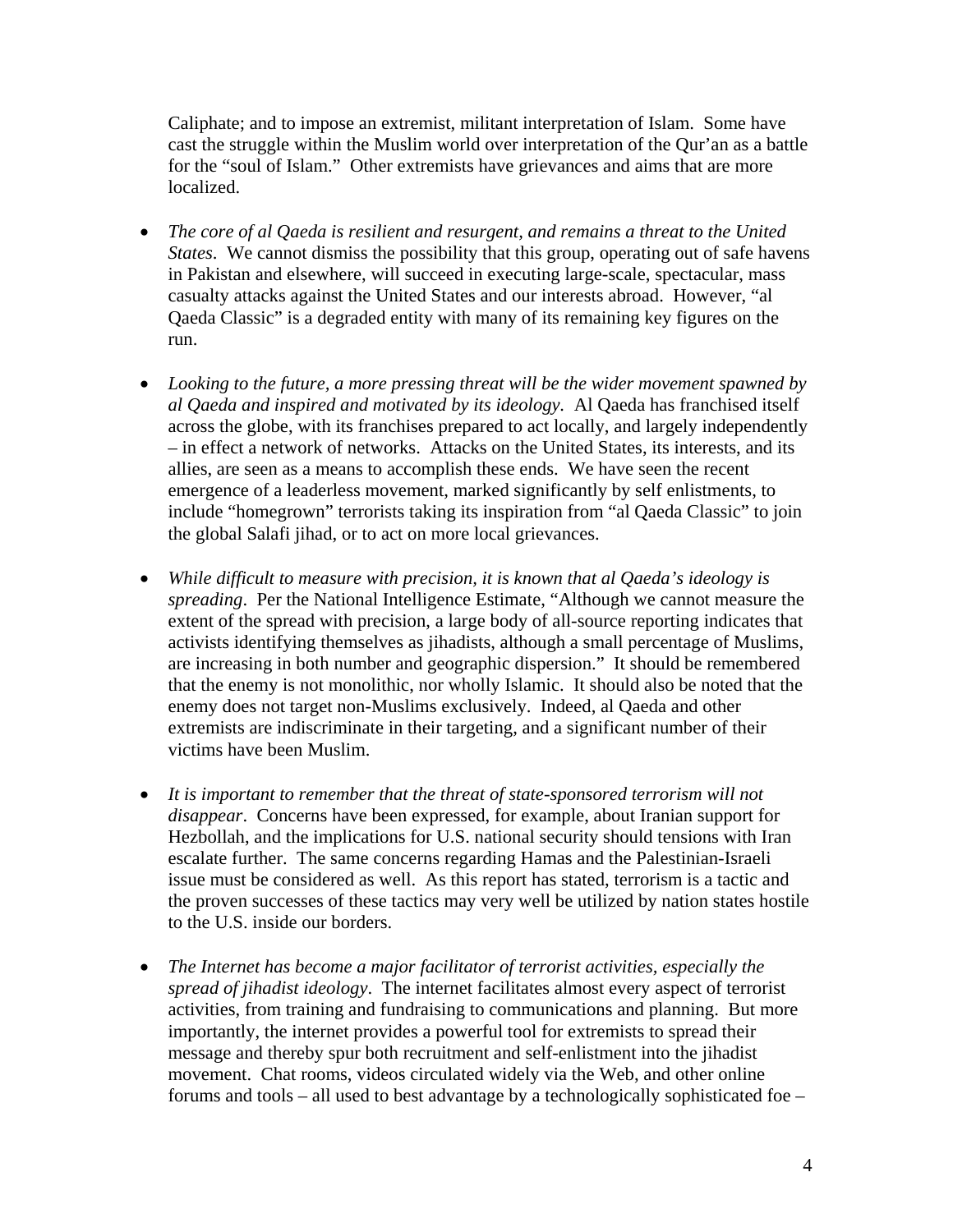fuel the movement by keeping "believers" energized through graphic images, language and even song, and inspiring others to join the cause. As pointed out to the task force, the use of virtual training camps on the internet is replacing the typical training camps that have been used in the past, thus reaching a much wider audience and limiting the intelligence communities' abilities to track individuals transiting into these camps.

- *The alienation of Muslim populations in the Western world is a major component of the spread of jihadist ideology*. Muslims living in the United States are on balance more integrated, more prosperous and therefore, less alienated than Muslims living in Western Europe. The relative socioeconomic marginalization of Muslim communities in Europe renders them more vulnerable to radical political and religious messages. While by comparison the United States is in a privileged situation, we are not immunized against the challenge, as borders are not the firewall that they once were. Muslim culture, and in particular the Islamic faith, are not widely understood within the Western world. This lack of understanding, coupled with fear of extremist adversaries, taints our ability to relate with the larger and overwhelmingly peaceful and moderate Muslim population, reinforcing misconceptions of and dividing us from those susceptible to radicalization.
- *The evolving complexity of our adversaries challenges existing paradigms walls separating state, local, and federal responders are counterproductive, and the bifurcation of homeland security from national security is no longer relevant.* The potential rise of self radicalized, unaffiliated terrorists domestically cannot be easily prevented through traditional federal intelligence efforts, and requires the incorporation of state and local solutions. Similarly, the protection of critical assets, as well as the initial response to an attack, are primarily state, local and private sector responsibilities, with federal assets and resources provided as a supplement. Los Angeles County, the City of Los Angeles, and Orange County of California provide one example of a strong model for the rest of the nation. Both before and after September 11, Los Angeles and Orange Counties created working groups with their federal, state, local and private sector partners to share information and to work on preparedness issues. Their experience in responding to natural disasters has provided the structured organization for emergency and disaster management. Although progress has been made in moving towards a goal of a seamless coordination capability between federal, state and local authorities to ensure homeland security, there are still gaps in this coordination that must be closed. The Task Force was encouraged by the Director of Intelligence's initiative to staff state fusion centers with DHS analysts. This program will prove to be valuable not only in information sharing, but educating state and local agencies on what they should be looking for and reporting.
- *Continuous learning is required especially from allies abroad as the threat will continue to evolve.* U.S. friends and allies have much to offer. Australian officials, for example, have concluded that protective security measures over the next five years must not become rigid, and both variability and unpredictability must be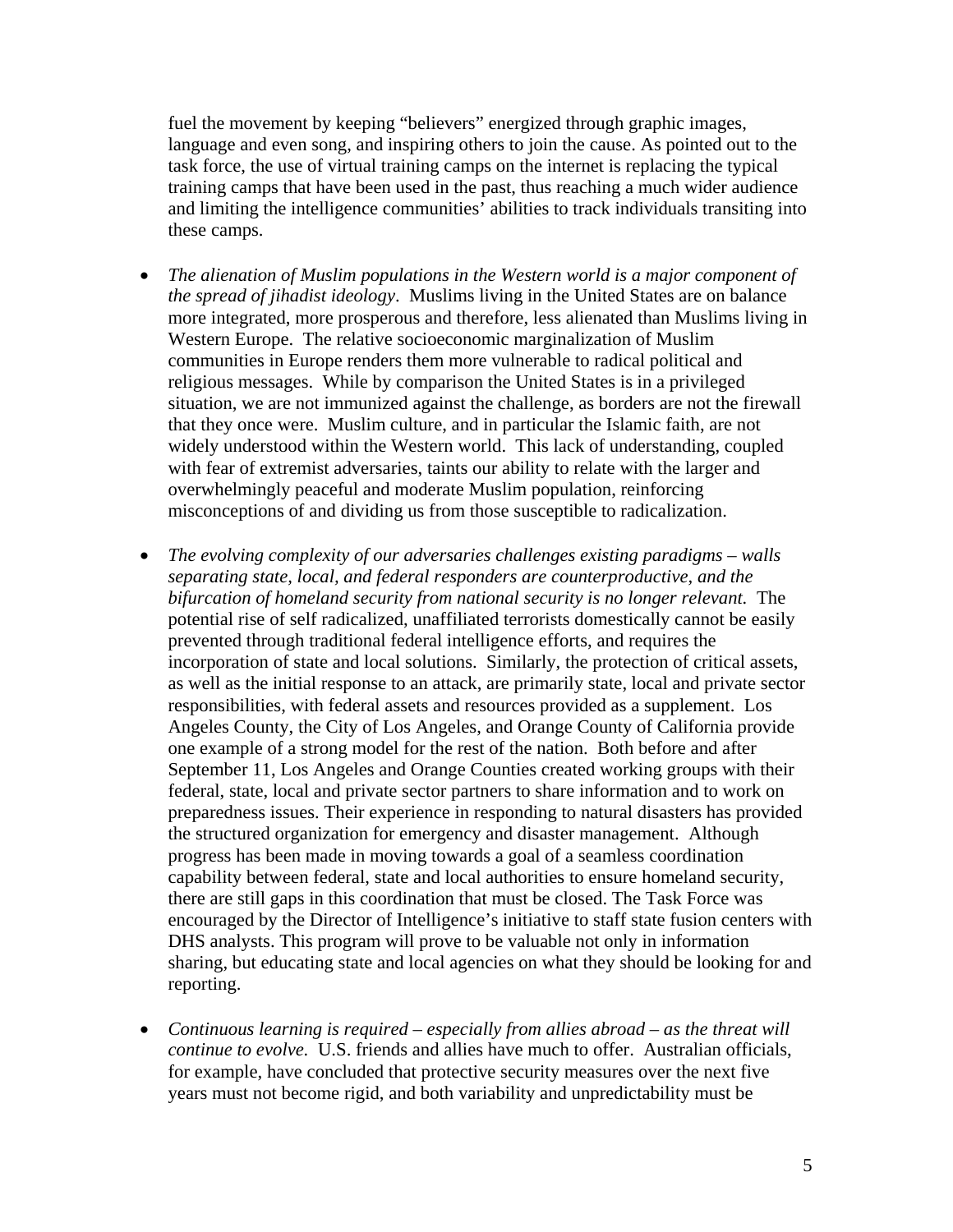consciously injected into flexible prevention measures. Israeli officials highlighted the need for public participation, rather than just awareness, and emphasized that resilience must be built from the bottom up in addition to the top down. In Britain, officials have worked to inculcate in the public an understanding that there is no such thing as zero risk, and that sometimes even the best efforts of the authorities will not be good enough.

- *Just as Al Qaeda has demonstrated their flexibility and capability to adapt their tactics and procedures due to new policies and protective measures, we must maintain the same level of flexibility, unpredictability and not etch in stone certain policies and organizational structures of the department.*
- *We cannot protect everyone, everywhere all the time understanding mitigates the "terror" in "terrorism."* Terrorism targets the psychological, as well as the physical, well-being of our populace; the fear generated by unpredictable attacks is a key goal of terrorism. The range of threats we face is too diverse, too deadly, and in some cases (as in domestic terrorism) often too difficult to detect before an attack, to secure every target completely. The public has yet to fully internalize this reality. It is critical that DHS enlist the American public in efforts to prepare for current and future threats through education and the communication of consistent, trustworthy messages that realistically, comprehensibly and persuasively convey these risks, including the ambiguity about when, where, and how an attack will occur. There is little evidence that the public will "panic" with this information. Instead, evidence suggests that the public often adapts and cooperates with trusted officials.

#### **Recommendations**

As Abraham Lincoln said in a message to Congress on December 1, 1862: "As our case is new, so we must think anew, and act anew." To get ahead of future threats, our strategies and resulting tactics need to be informed by a more fulsome understanding of the nature of our adversaries. We have a tendency to fight yesterday's wars – with the same weapons, tactics and mindsets employed previously with great success (e.g., the Cold War). While there are lessons to be drawn from the past, countering this new global insurgency requires a paradigm shift. Our adversary is proactive, innovative, well networked, flexible, patient, young, technologically savvy, and learns and adapts continuously based upon both successful and failed operations around the globe. We must be and do likewise. Our institutions must be recalibrated to reflect the changing threat environment. Therefore we recommend the following:

#### *Policies, Programs and Procedures*

*The Secretary should establish an Office of Net Assessment (ONA) within the Department to provide the Secretary with comprehensive analysis of future threats and U.S. capabilities to meet those threats*.

The range of existing threats and crises already facing the U.S. leaves the homeland security community with little time to prepare for threats that have not materialized.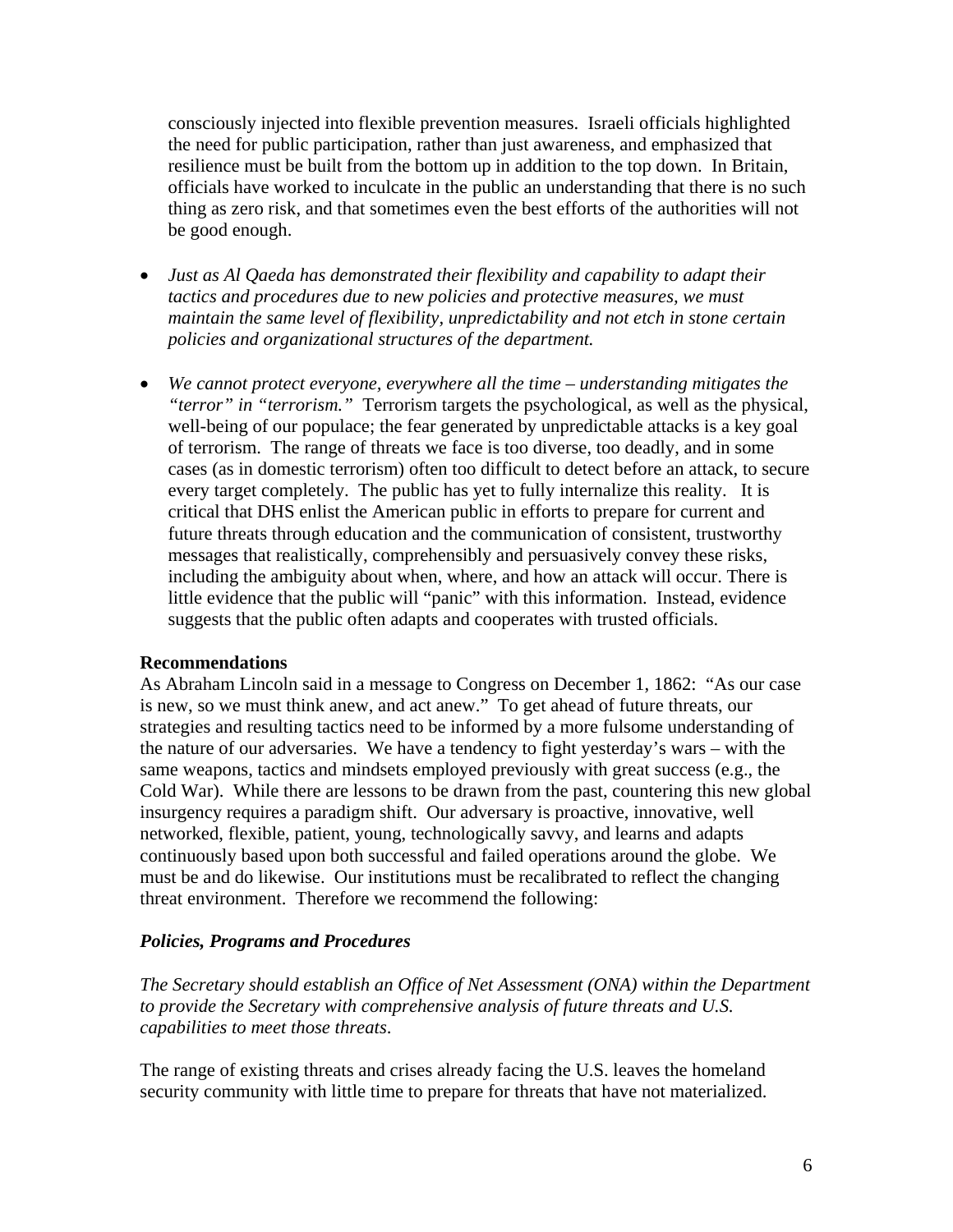Rather than focusing on current threats and responses, the primary role of the ONA would be to provide the Secretary with comprehensive analysis of future threats and U.S. capabilities to meet those threats. The ONA would fill the much-needed role of producing long-term assessments and strategy, acting as a brain trust of creativity and imagination. In order to accomplish this tall order, the duties of ONA would include:

- studying existing threats in order to project their evolution into the future;
- studying trends in the weapons, technologies, modalities, and targets utilized by our adversaries (i.e., the events that can transform the security landscape);
- reviewing existing US. capabilities in order to identify gaps between current capabilities and the requirements of tomorrow's threats;
- conducting war games and red team scenarios to introduce innovative thinking on possible future threats;
- assessing how terrorist groups/cells could operate around, and/or marginalize the effectiveness of, policies and protective measures.

The ever-shifting and unpredictable security environment facing the U.S. requires the constant questioning of assumptions, the asking of what-ifs, and the thinking of the unthinkable. The ONA, on which this task falls, must take a comprehensive, multidisciplinary approach to its analysis, looking at the full range of factors which will alter and shape the security environment of the future, including social, political, technological, economic, and other trends.

#### *The Secretary should conduct a comprehensive, systematic, and regular examination – a Quadrennial Security Review – of all homeland security threats, assets, plans and strategies with a view toward long-term planning and modernization.*

The department must be able to respond to a wide range of unforeseen threats that will arise rapidly presenting little time to develop ad hoc responses. A systematized and regular process of reviewing all threats, resources, and plans would allow the Secretary to shape a homeland security capability that is robust, flexible, and adaptable before a threat materializes. Simply put, a QSR would allow the Secretary to determine what the threats are, what tools are needed for meeting them, what force structure is needed (at the federal, state and local levels), and what resources are needed from Congress to make that plan a reality. This concept will better facilitate a requirements-based approach within the department's budget process. The Secretary will review the national homeland security strategy, the Department's existing resources, structure, transformation plans, infrastructure, budget plan, modernization plans, and other elements of the homeland security programs and policies of the United States. In order to prepare for the full scope of potential threats, the Secretary must consult with other agencies, including the Department of Defense, the Department of Health and Human Services, the Department of Justice, the Department of State, the Department of the Treasury, Federal Bureau of Investigation, the Intelligence Community, state and local officials, private sector partners, international partners, and other relevant agencies.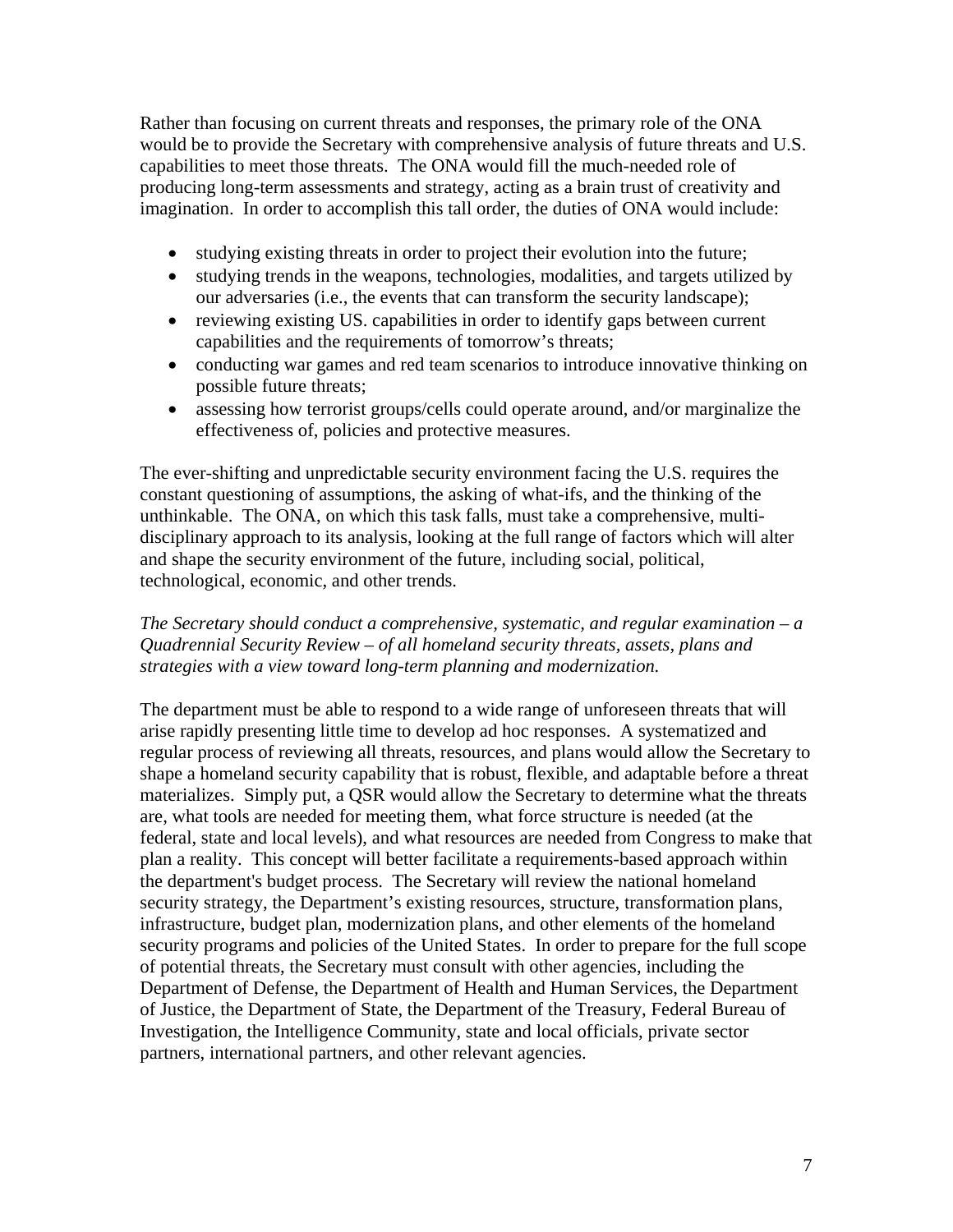*The Secretary should undertake, in conjunction with the Director of National Intelligence (DNI), a comprehensive National Intelligence Estimate to address threats to the homeland, both foreign and domestic.*

Potential threats to U.S. security do not just originate overseas, and an effective review must include possible domestic threats. At present, work is underway on a NIE for the Homeland, which is informed by a Deputy National Intelligence Officer (DNIO) from the FBI. This development is to be commended. However, within the National Intelligence Council (NIC), there is no deputy level representative from DHS, which means that a domestic threats security perspective, including systematic input from state and local officials, is not fully provided. Moving forward, state, local and private sector input must drive the domestic component of the assessment, and must be continually updated. Concomitantly, structures must be put in place (including state fusion centers) to develop and apply indicators that weed out signal from noise. Further, the DNIO position should become permanent and rotate between FBI and DHS.

*Countering "home-grown" radicalization must be one of the Department's top priorities by using the Department's Radicalization and Engagement Working Group (REWG) to better understand the process – from sympathizer to activist to terrorist.* 

Current efforts of the REWG within the Office of Strategic Plans to this end should be done in coordination with the NIE mentioned above. The REWG should be directed to develop a set of radicalization metrics (separate from terrorism metrics) for law enforcement and intelligence reporting that would function as an early warning system, detailing where radicalization may be occurring and/or increasing. Such a warning system could be used to: target civic engagement and de-radicalization programs; guide further intelligence collection; and inform terrorism risk assessments underpinning resource allocations, such as UASI funding. Collectively, this process will produce proactive strategic intelligence to identify emerging home-grown terrorism trends.

#### *The Department must place a renewed emphasis on recruiting professionals of all types with diverse perspectives, worldviews, skills, languages, and cultural backgrounds and expertise*.

The vast cultural differences between Muslim communities and the West create difficulties and missed opportunities. The Department, the federal government, particularly the intelligence community, must have diverse perspectives to approach this issue. The Department must make an effort to recruit individuals who have all types of cultural backgrounds, language and unique perspectives that can address the challenges we face. In addition, greater cultural understanding by all department employees will assist in creating a stronger relationship with the Muslim community. This also applies to the US counter-terrorism community as a whole.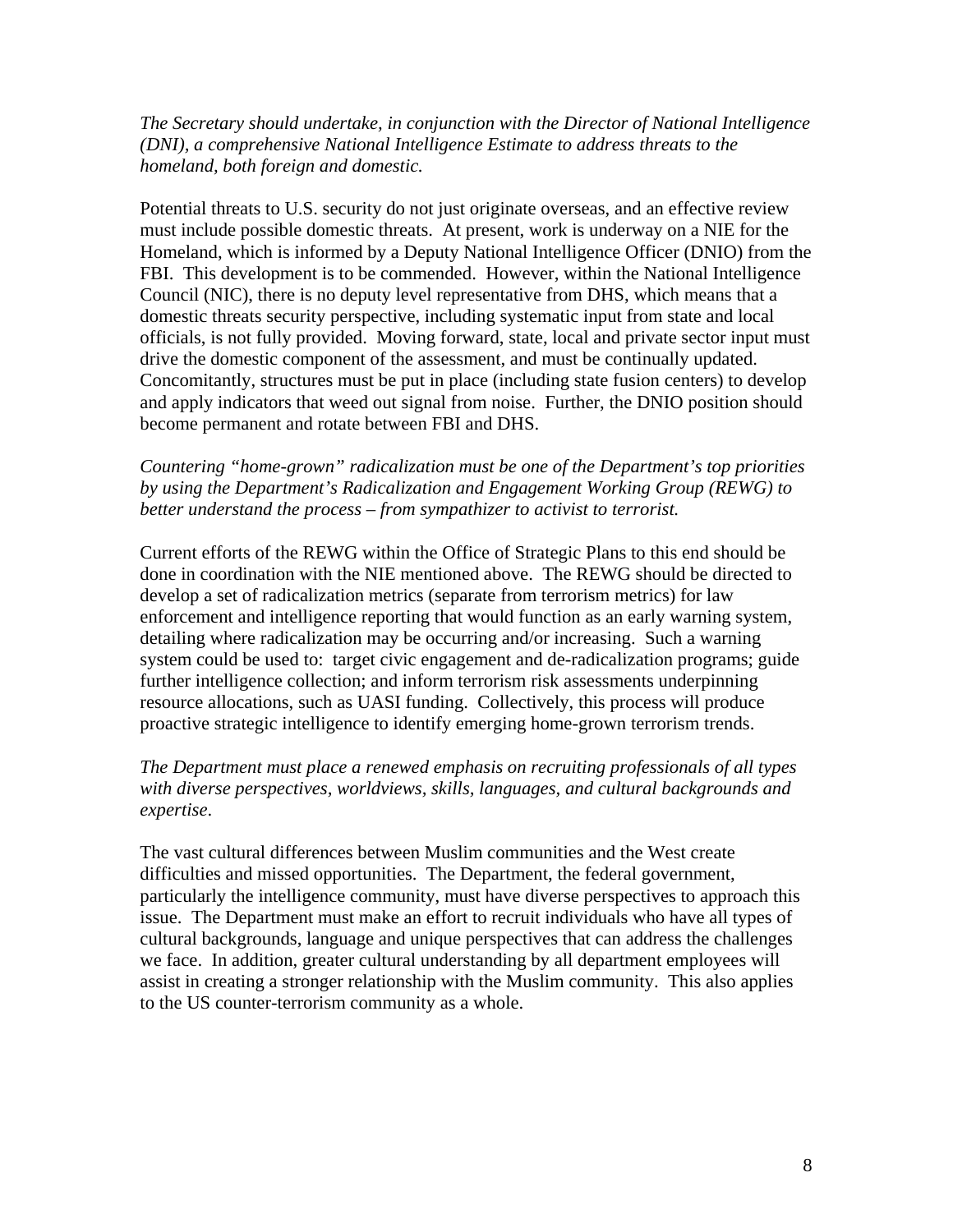#### *Cultural and Religious Awareness and Understanding – Action Items*

*The Department should work with subject matter experts to ensure that the lexicon used within public statements is clear, precise and does not play into the hands of the extremists.*

Our use of language, both within government and the media, is insufficiently nuanced to convey the multidimensional aspects of Islam. This lack of sophistication has caused us to adopt the very lexicon that al Qaeda and its affiliates would prefer we use, in order to further their aims and objectives. Whoever controls the 'war of words' influences the outcome of the battle of ideas. Therefore, DHS must work with subject matter experts to ensure that the lexicon used within public statements is clear and precise, and does not play into the hands of the extremists. This effort must include other governmental entities if it is to be effective.

*Broader avenues of dialogue with the Muslim community should be identified and pursued by the Department to foster mutual respect and understanding, and ultimately trust*.

To change hearts and minds – and encourage moderation – we must challenge ideas with ideas. Trust is the most valuable currency we have in this battle because trust underpins all counterterrorism tools (e.g., military, diplomatic/policy, legal, economic and covert action).

*Local communities should take the lead on developing and implementing Muslim outreach programs. DHS should encourage and support with appropriate resources outreach efforts and facilitate the sharing of best practices.* 

Several western governments are currently developing and implementing Muslim outreach programs. The Task Force is split on what the ideal level of governmental involvement should be in such efforts. Consensus was reached on the need for individual communities to take the lead in these efforts. Messages must be delivered by existing credible sources within Muslim and diaspora communities nationwide. The role of DHS in this effort is seen to be one of encouraging such outreach, dialogue and inclusion efforts. While each community is unique, there may be models and initiatives that could be highlighted to assist religious, educational and cultural community-based organizations in these efforts.

#### *DHS in support of State, Local and Private Industry Efforts*

*The Secretary should work directly with state, local, private sector and community leaders to educate them on the threat of radicalization, the necessity of taking preventative action at the local level, and to facilitate the sharing of other nations' and communities' best practices.*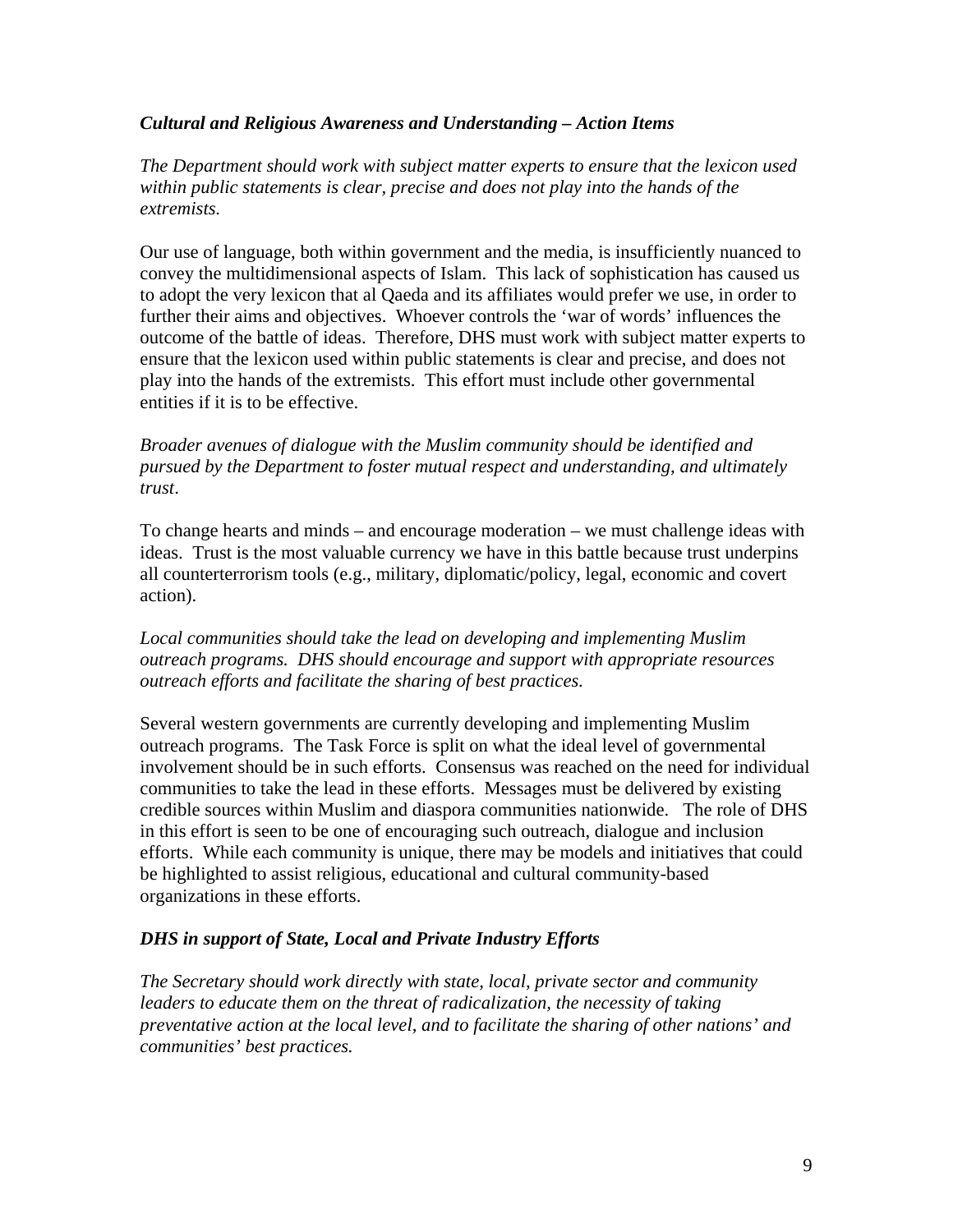The evolution of home-grown terrorism in Europe and other parts of the world is a warning signal to America that must be heeded. Solutions and practices to address the potential for radicalization must be developed by local communities – not directed by Washington. As part of these community-based efforts aimed at mutual understanding and elimination of conditions that allow extremist ideologies to take root, the Secretary should assume the role of "catalyst" in order to incentivize state and local authorities to proactively address the potential for radicalization before home-grown terrorism evolves. Specifically, the Secretary should actively work directly with Mayors, Governors, and community leaders to educate them on the threat of radicalization, and to share best practices information from communities and other nations that have aggressively engaged this threat.

#### *The Department should move immediately to implement the recommendations contained in earlier HSAC reports on information sharing.*

This should include resolving issues such as classification of information, as well as ensuring that appropriate resources and standards are in place to ensure consistency and adequacy in analytical training and capabilities in fusion centers around the country.

Recognizing that successful information sharing with state and local authorities as well as the private sector requires a federal government-wide effort, the Secretary should continue efforts to support the establishment of the Information Sharing Environment. DHS should ensure that information sharing capability between the private sector, local, state, regional and federal governments is developed according to consistent standards and founded upon a formal requirements process. Your recent decision to support and provide guidance for the establishment of fusion centers, and to increase the number of federal personnel assigned to work alongside state and local authorities in fusion centers, is laudable. The continuing issue of classification of information inhibiting the exchange of critical information between federal, state, local authorities and the private sector must be solved.

State and local capability to gather, process and share information within local regions and with the federal government must remain a priority, and should be developed through an operational partnership with the federal government, ensuring that training, analytical capability, and resources are consistent and meet the overall national need. The Secretary should continue efforts with state and local authorities to build regional operating capabilities and plans for prevention, protection and response by requiring DHS components to develop their plans and capabilities in concert with state and local authorities. DHS should also make federal resources to state and local authorities contingent upon regional collaboration.

The Task Force notes that the evolution of terrorism in other countries continues to focus on attacks on key infrastructure, in particular transportation. While much of the current requirement to protect critical infrastructure falls upon state and local authorities and the private sector, DHS should continue to work in collaboration with state, local and private sector leaders to ensure the resiliency and reduce the vulnerabilities of key critical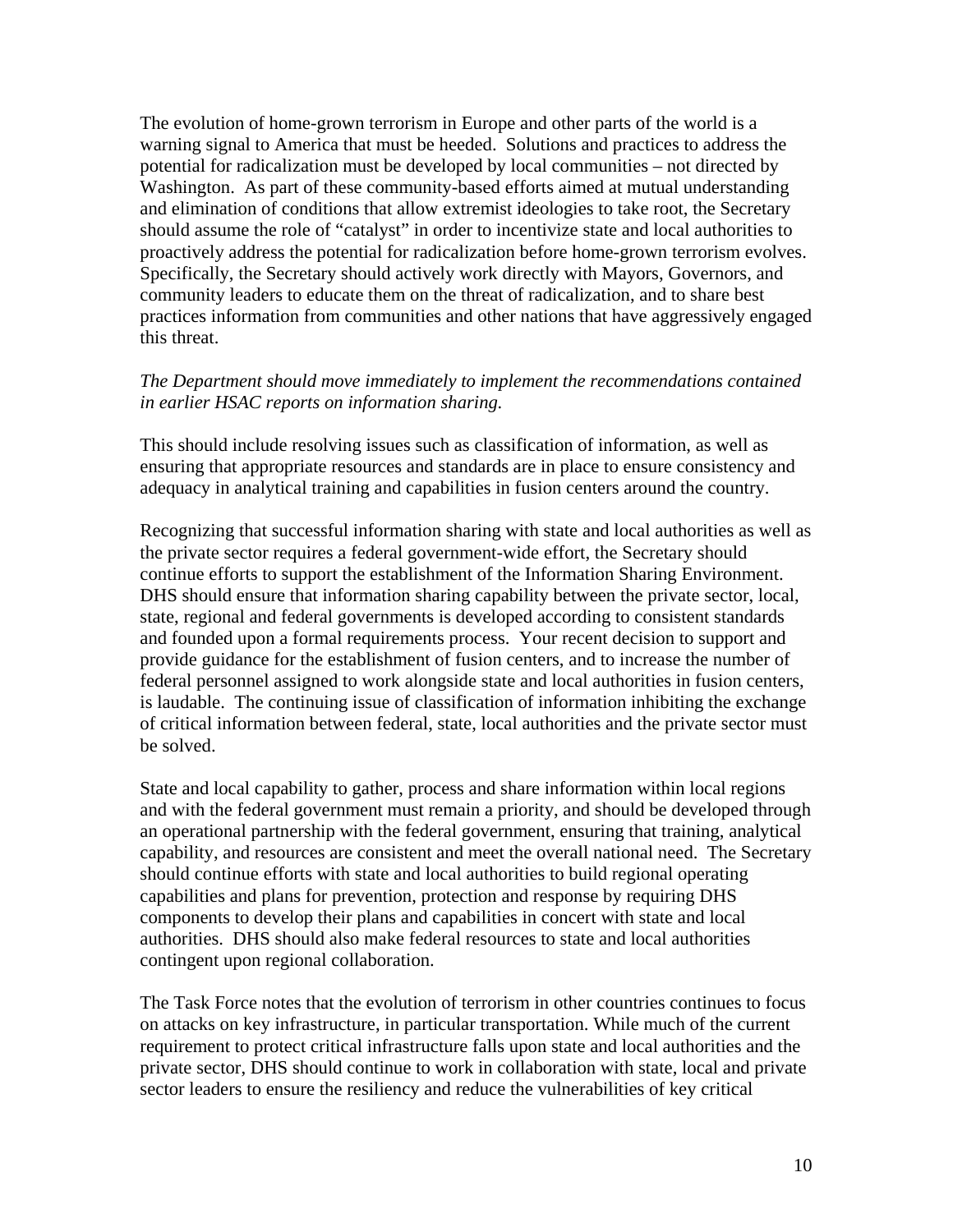infrastructure, all the while taking into account international experience. Using a riskbased approach, the Secretary should bring appropriate federal authorities, the private sector, and state and local government to the table to reach agreement on a long-term plan to address the vulnerabilities of key U.S. critical infrastructure.

Separate and distinct from these efforts, DHS should work through its traditional channels of coordination with state and local authorities to ensure that actionable information on the threat of radicalization, as well as practices for addressing the threat, are provided.

*The Department should develop and immediately implement, in concert with the Department of Justice and state and local corrections officials, a program to address prisoner radicalization and post-sentence reintegration.* 

A great deal of radical literature is distributed in state prisons. Prisoners are by definition an estranged "captured audience" for indoctrination into radical movements. Even in prison, inmates can continue to radicalize through mail and the internet. Prisoners are also exploiting civil rights laws behind bars to justify radicalization activity. There is great potential to de-radicalize prisoners through monitoring and rehabilitation at the time of their re-entry into society. This issue must be incorporated into the entire "correctional system" to include awareness on the part of parole officers who can provide critical information on a former inmate who has become radicalized in prison. It would be beneficial to state correctional officials to have some form of training documents or guidebook prepared jointly by the Department and the Department of Justice.

#### *International Implications*

*The Department must use all avenues of international cooperation and instruments of statecraft to boost existing and form new partnerships to foster and maintain a global network that permits, among other things, robust intelligence and information sharing.* 

A military approach alone will not suffice to meet and combat future threats. In this battle, we must balance and integrate all elements of statecraft, including diplomatic, economic and legal instruments. The enemy – its leaders and safe havens, and the conditions (e.g., political, social, cultural) that it exploits – must be engaged and defeated holistically. DHS officials must therefore be trained to think in these terms, and to fully appreciate the nuances between and among the different levels of the battlefield, from the local to the national to the regional to the global. Moving forward, it is imperative that we learn from experiences elsewhere in order to better prevent, prepare for, and respond to attacks, and the ever changing means and modes of the enemy.

Although the operational tends to overtake the strategic in the course of the daily grind, we must not become overwhelmed or complacent. DHS must look outward and build and cultivate its own "network of networks" by strengthening nascent efforts to engage with, learn from and share best practices among the worldwide community of homeland security professionals. If we are to penetrate and destroy the adversaries' web of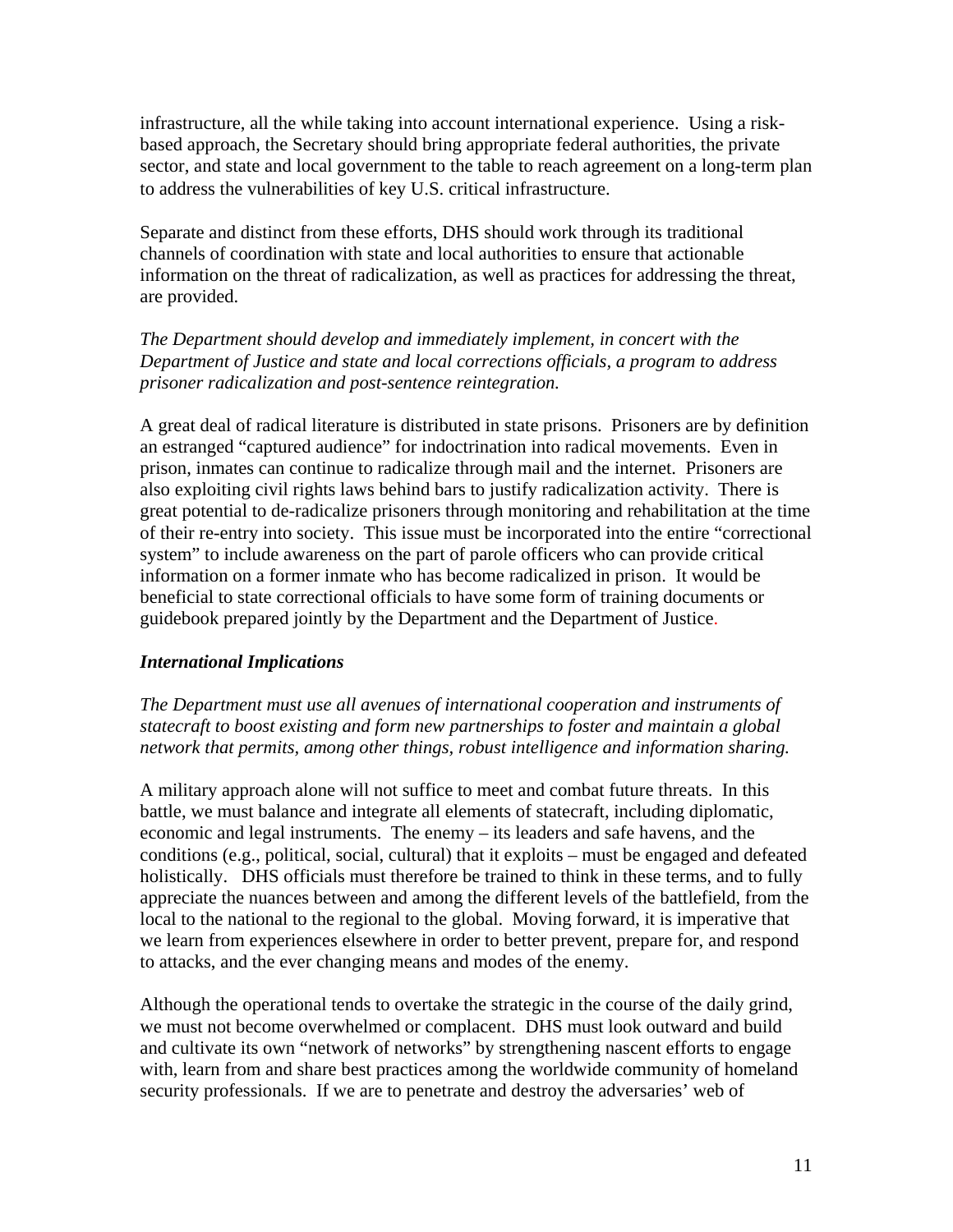networks, the density, richness and complexity of our own global networks must match and outpace theirs. Such a network exponentially increases our ability to develop the 'imagination' and knowledge base required for successful awareness and prevention efforts in the United States and among our allies.

Our level of success in meeting our mission will be directly linked to our current and future partnerships. As intelligence feeds all the instruments of statecraft, it is crucial that DHS and other U.S. entities foster and maintain a global network that permits robust intelligence and information sharing. U.S. ambassadors can help expand and reinforce crucial international linkages, but must be trained to become better versed in matters of homeland security. The most important long-term task is not eradicating malign networks; it is building legitimacy and the rule of law in the nations that need it most.

#### *Public Engagement: Communicating Trustworthy and Accurate Messages*

*The Department should partner with the media and educational institutions to engage the public in prevention and response efforts – developing consistent, accurate, realistic, persuasive and actionable messages as well as evidence-based strategies for communicating the same.* 

It is critical that the American public become engaged in understanding and preparing for terrorism. Over the next five years, the public must learn about the choices faced by the nation, communities, families, and individuals. It must become a partner with its government, sharing the burden. For that to happen, it is vital that DHS be seen as trustworthy. DHS will need to work with multiple messengers, trusted within diverse communities, to effectively communicate its messages. Additionally, it will require DHS communications to be scientifically sound and rigorously evaluated.

As we move to a new paradigm, civil liberties and individual rights must be preserved – the cure must not be worse than the disease. If we are to maintain the values upon which this Nation was founded, a certain amount of risk must be accepted.

In partnership with the media and educational institutions, DHS should:

- Develop consistent and trustworthy messages that realistically, truthfully, comprehensibly and persuasively convey the risks we face, along with the ambiguity about when, where, and how those risks might materialize.
- Maintain credibility and public trust by keeping the public fully informed and by providing accurate, science-based information.
- Provide clear, concrete recommendations for personal safety actions both during and following crisis – that enable a choice of options (if available) and enhanced perceptions of control.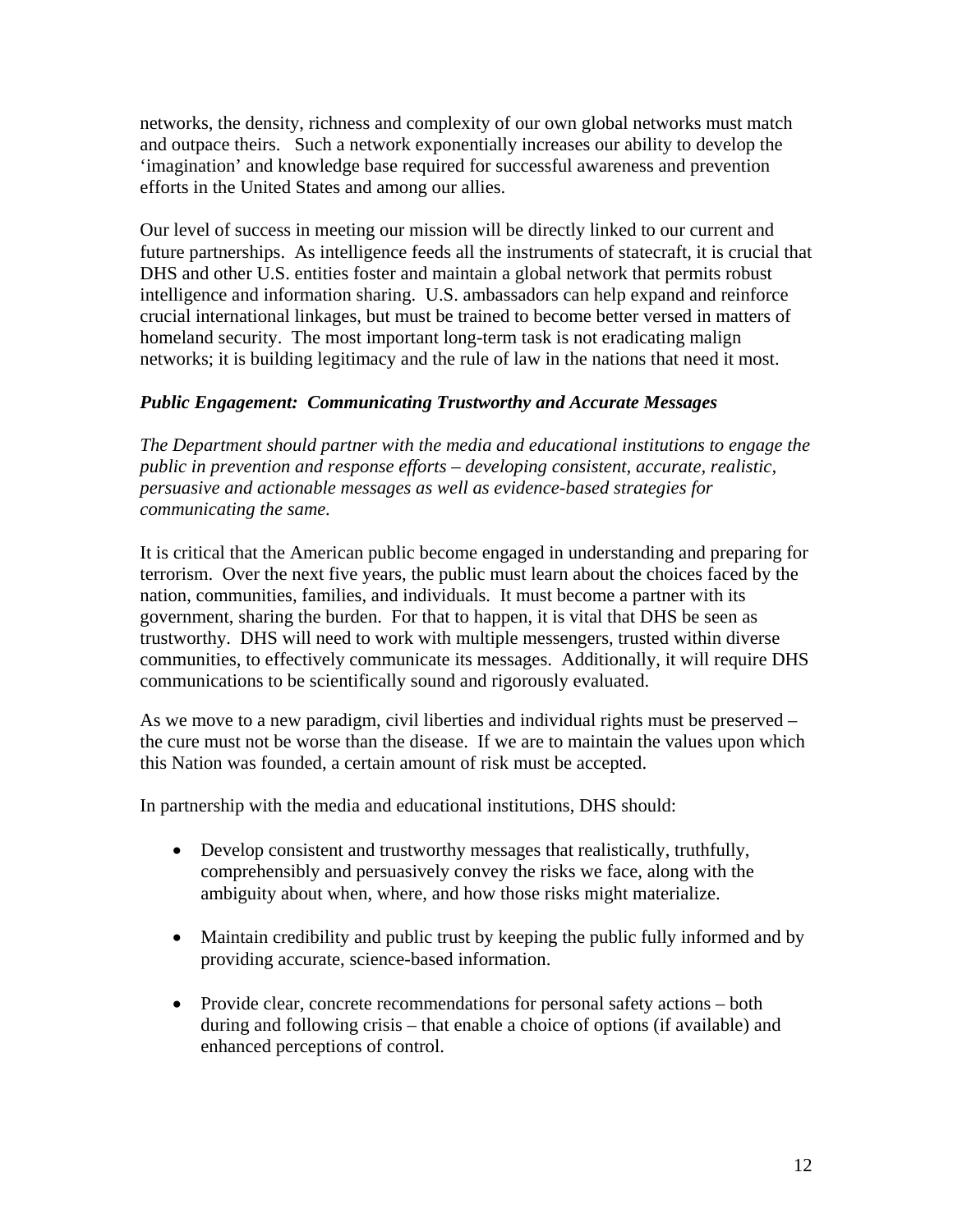- Identify evidence-based strategies for communicating these messages and involve psychologists in the shaping and empirical evaluation of communications.
- Continue to engage the media as an ally in the timely dissemination of accurate and actionable information. To do so will involve improving media relations *in advance of a crisis*, sharing information, and working aggressively to minimize suspicion and mistrust. Effective crisis communication strategies and plans at all levels of government and within the private sector should be developed in collaboration with one another and respective media outlets. (It should be noted that similar recommendations concerning the role of the media were detailed in the Private Sector Information Sharing Task Force Report, August 2005.)
- In collaboration with the Department of Education and state and local partners, consideration should be given to implementing developmentally appropriate education at the elementary school, high school and college/university levels.

#### *Integrating National Security and Homeland Security Policy*

#### *Consider naming the Secretary of Homeland Security to the National Security Council in order to fully integrate national security with homeland security.*

Homeland security and national security are inextricably intertwined. At the interagency level, the bifurcation of homeland security from national security is not helpful. To undertake a truly comprehensive national intelligence assessment, both perspectives must be integrated. To use the classic boxing analogy, we can't drop our left when we throw our right. The current practice is to engage the Secretary in National Security Council (NSC) discussions and deliberations on an ad hoc basis, which risks acting in a global environment without the full picture. In today's world it must be understood that U.S. military actions abroad and foreign policy will most likely have a spill over effect within the borders of our country. We therefore recommend that consideration be given to fully integrating the domestic security perspective in the work of the NSC by naming the Secretary of Homeland Security to the NSC. Further, the Task Force deliberated the advisability of merging the NSC and the HSC; however, consensus was not reached on this matter. Action on the recommendation to appoint the DHS Secretary to the NSC is beyond the Secretary's authorities.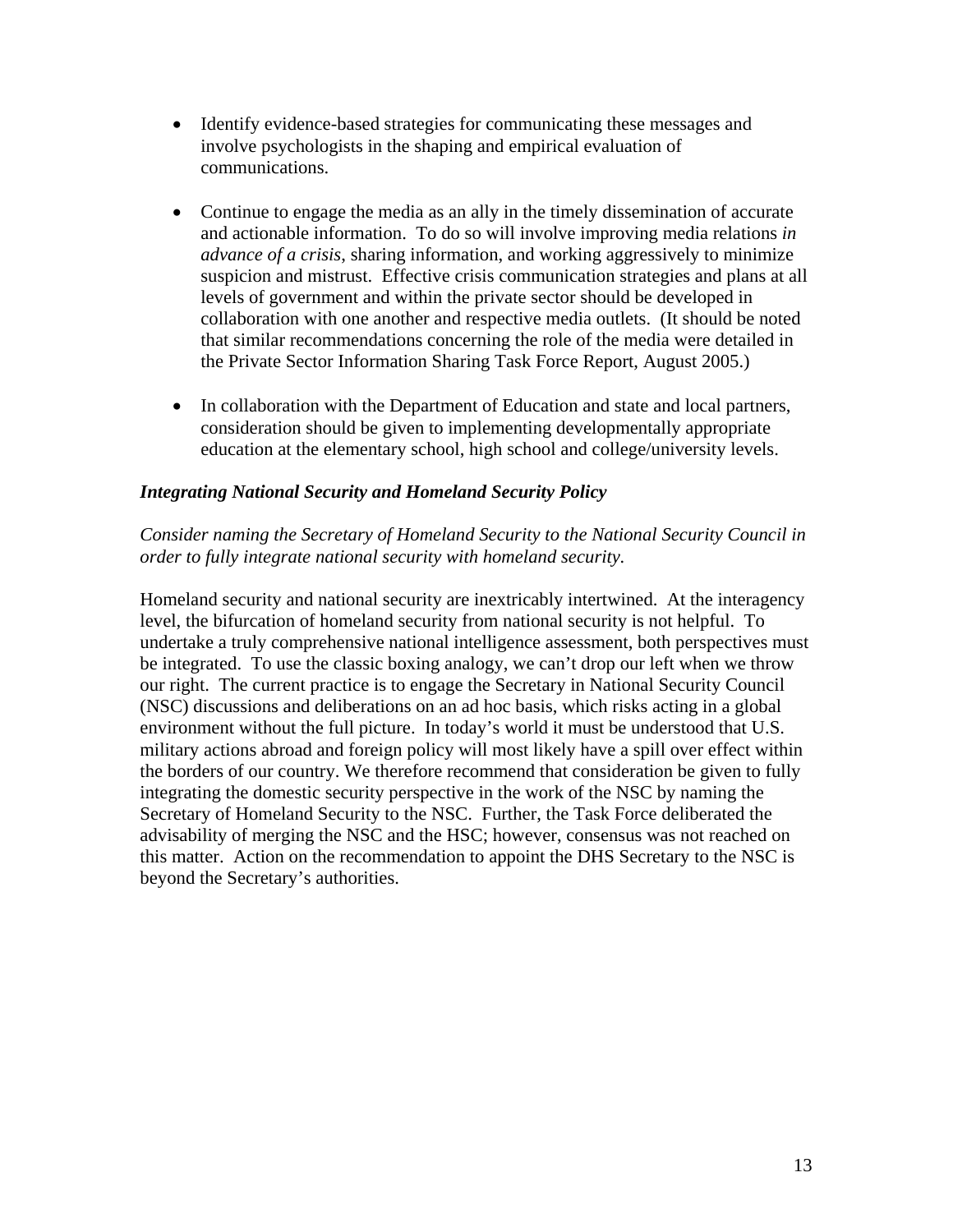### Attachment A *Task Force Members*

**Honorable Lee Hamilton**, Director, Woodrow Wilson International Center for Scholars (*Task Force Chair*) **Frank Cilluffo**, Associate Vice President for Homeland Security, The George Washington University *(Task Force Vice-Chair)* **Kathleen Bader**, Textron Inc., Board Member **Elliott Broidy**, Chairman and CEO, Broidy Capital Management **Dr. Roxane Cohen-Silver**, Professor of Psychology and Social Behavior, University of California, Irvine **Dr. Ruth David**, President and CEO, ANSER **James Dunlap**, President, Dunlap Consulting (Former Oklahoma State Senator) **Honorable Thomas Foley**, Partner, Akin, Gump, Strauss, Hauer, Feld **Steve Gross**, President, BiNational Logistics LLC **Glenda Hood**, Chairman, Glenda Hood Consulting (Former Secretary of State, State of Florida) **Don Knabe**, LA County Board of Supervisors **John Magaw**, Former Under Secretary for Security, U.S. Department of Transportation **Patrick McCrory**, Mayor, Charlotte, North Carolina **Bill Parrish**, Associate Professor, Homeland Security and Emergency Planning, Virginia Commonwealth University **Mitt Romney**, Former Governor, Commonwealth of Massachusetts **James Schlesinger**, Chairman, Board of Trustees, The MITRE Corporation *(HSAC Vice-Chair)* **Jack Skolds**, President, Exelon Energy Delivery and Exelon Generation **Dr. Lydia Thomas**, President and CEO, Mitretek Systems Inc. **Judge William Webster**, Partner, Milbank, Tweed, Hadley & McCloy, LLP *(HSAC Chair)*  **Houston Williams**, Chairman and CEO, Pacific Network Supply Inc. **Allan Zenowitz**, Former Executive Officer, FEMA

### *Homeland Security Advisory Council Staff*

**Doug Hoelscher**, Executive Director, Homeland Security Advisory Committees **Michael Fullerton**, Deputy Executive Director, Homeland Security Advisory Committees, Director/Future of Terrorism Task Force and Director/Academe and Policy Research Senior Advisory Committee **Candace Stoltz**, Director/Future of Terrorism Task Force, Director/Private Sector Senior Advisory Committee **David Baker**, Associate Director/Future of Terrorism Task Force, Intelligence Analyst **Mike Miron**, Director/State and Local Officials Senior Advisory Committee **Ruth Smith**, Special Assistant

**Carnes Eiserhardt**, Executive Assistant

**Kezia Williams**, Conference Coordinator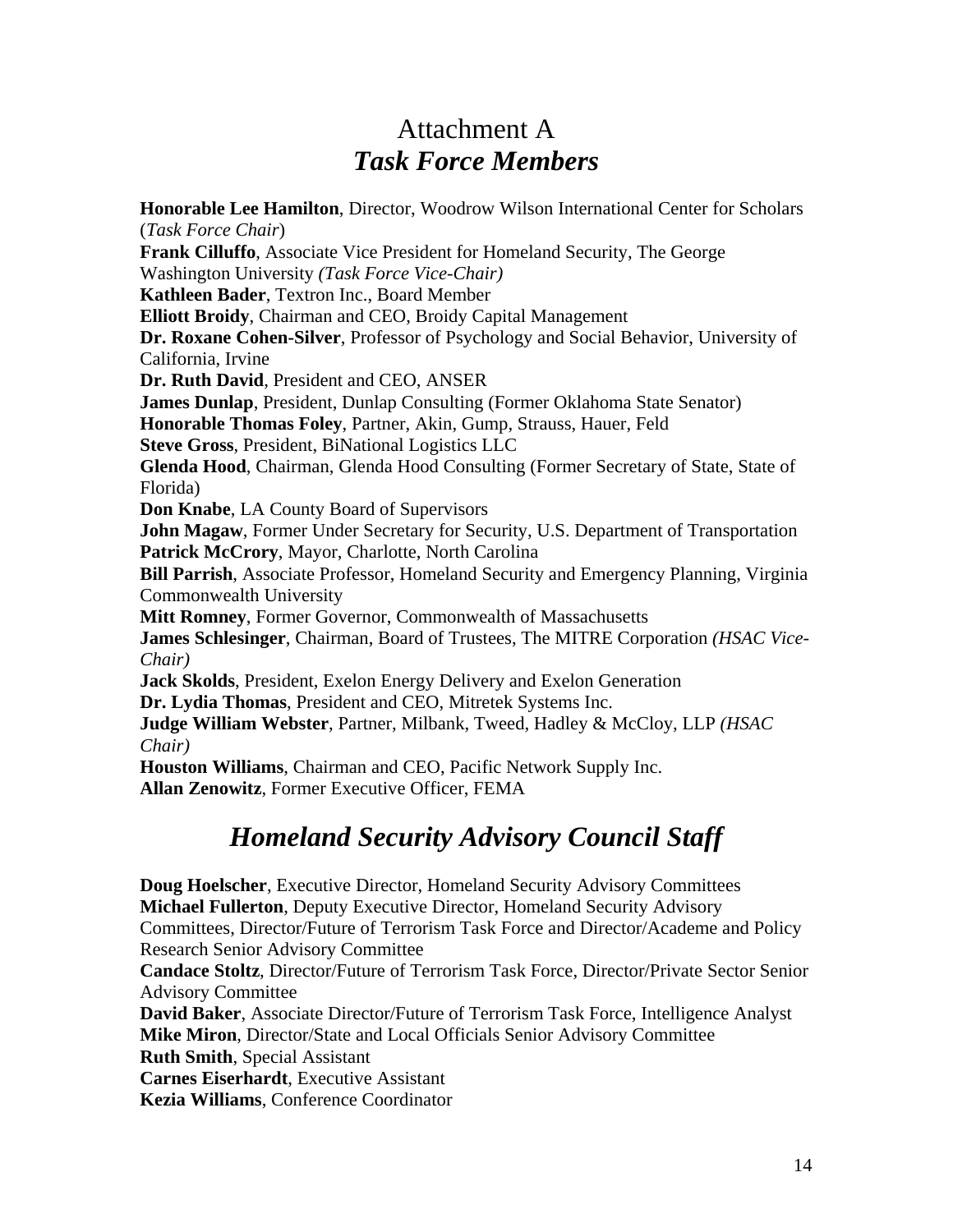### Attachment B **Subject Matter Experts**

**Javed Ali**, Senior Intelligence Officer, DHS **Sheriff Lee Baca**, Los Angeles County, California **Randy Beardsworth**, Assistant Secretary for Strategic Plans **Gina Bennett**, Deputy National Intelligence Officer, Transnational Threats, Office of the Director of National Intelligence **Chief William Bratton**, Los Angeles Police Department **Frank Buckley**, Co-Anchor, KTLA Prime News, Los Angeles, California **Sharon Cardash**, Associate Director, Homeland Security Policy Institute, The George Washington University **Sheriff Michael Carona**, Orange County, California **Joel Cohen**, Intelligence Liaison Officer, California, Department of Homeland Security **Ambassador Henry Crumpton**, Coordinator for Counterterrorism, Department of State **Osborne Day Derek Dokter**, Counselor, Ministry of the Interior and Kingdom Relations, Royal Embassy of the Netherlands **Steve Emerson**, Executive Director, The Investigative Project on Terrorism **Eric Fagerholm**, Acting Assistant Secretary for Strategic Plans, DHS **Richard Gerding**, Counselor for Police and Judicial Affairs, Royal Embassy of the Netherlands **Jim Guirard**, TrueSpeak Institute **Chris Hamilton**, Senior Fellow, Counterterrorism Studies, The Washington Institute for Near East Policy